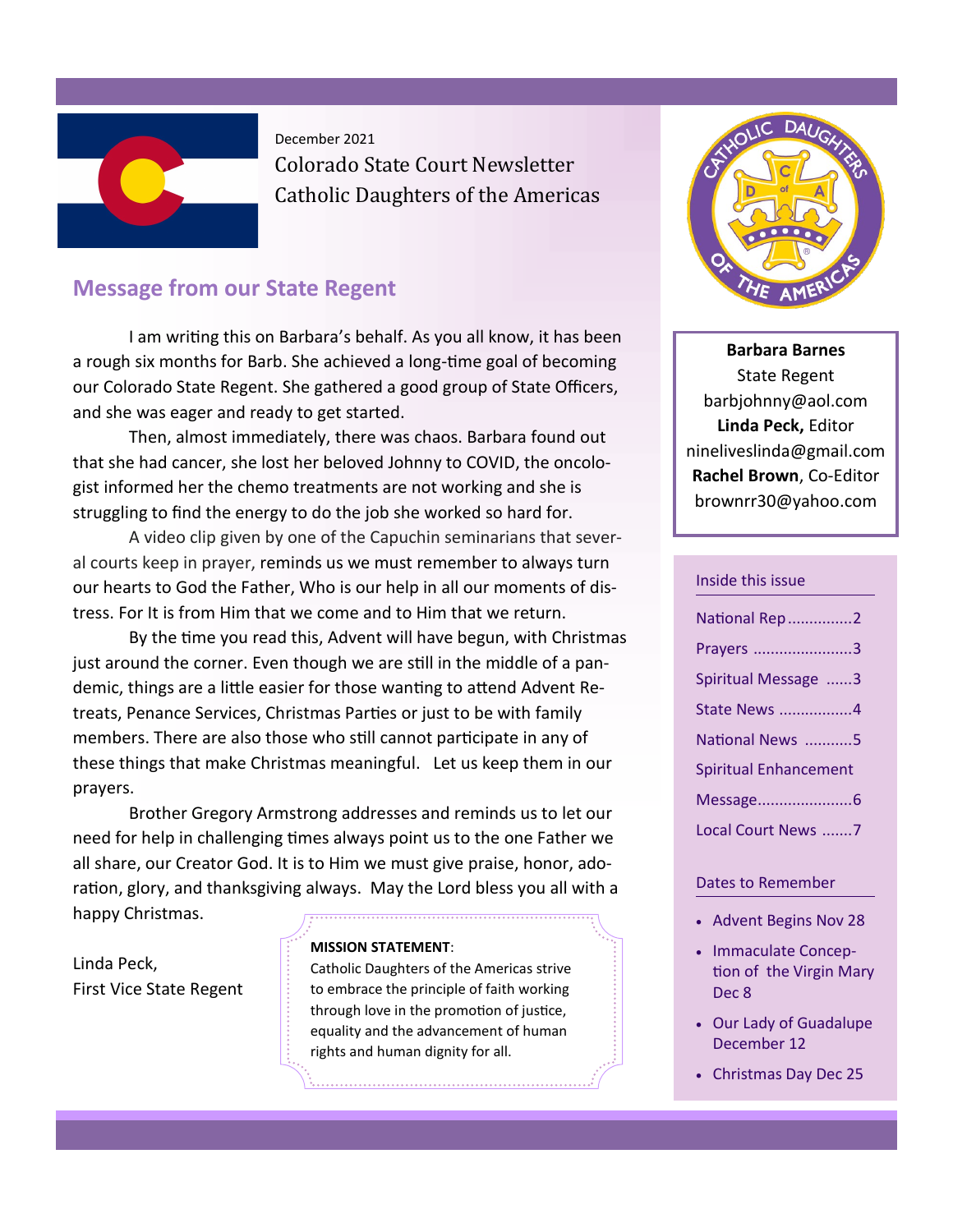December 2021 Colorado State Court Newsletter Catholic Daughters of the Americas



# **Message from our National Representative**

Time flies! It seems that we were just enjoying our summer and now everywhere I go I hear Christmas carols and see Christmas decorations and gifts before I've even bought and stuffed my turkey. I missed the chance this fall to travel to CO and enjoy the blessing of God's beautiful show of trees in majestic bright colors due to family in Denver with covid. We hope to be able to make it there for Thanksgiving.

As that time has flown your courts have been busy with meetings, special events and workshops. I enjoy reading your newsletters to see what all of you are doing in your courts.

I know your State Board has also been busy as they lead the Catholic Daughters in Colorado.

Advent is just around the corner, and I hope that as a court many of you have made plans for some special spiritual event to spent time together growing in your faith as you prepare for the Birthday of Our Lord. I pray that as individuals you will use Advent for your own personal growth also by making more time to spend in prayer and meditation with God. We all need to prepare for Christmas by helping those in need, by donating time and talents to serve people in your parish and community in whatever manner you are able. It can be donating money to St. Vincent De Paul, sponsoring a family for Christmas, visit nursing homes as a court and sing Christmas carols for the residents, donate food to St. Vincent De Paul or a food bank in your area, clean out that closet of those clothes you haven't worn in a couple years, donate coats and blankets to the homeless. There so many ways to be a sign of hope to others if you pray and are open to see the needs around you.

Many have been asking where our summer issue of Share it was due the beginning of October. Well, it's coming just like Christmas! Like so many others we have had delays. Our printers tell us "Our production schedule has faced a number of challenges considering the supply chain". So, all we can do is to be patient. Also, by now you should have received your 2-year calendar, but it also is delayed but it is coming. We are sorry for the delays and inconvenience.

I keep all for you in prayer every day for the health of you and your families and for the success of the work of your court as you serve the Lord. During Advent I will hold you up in prayer that Advent is a blessed and holy time for you as you come closer to the Baby Jesus. Enjoy a Happy and Blessed Thanksgiving.

God's love and Peace,

Susan Moné First Vice National Regent

We are on the web at: **Catholicdaughterscolorado.org**

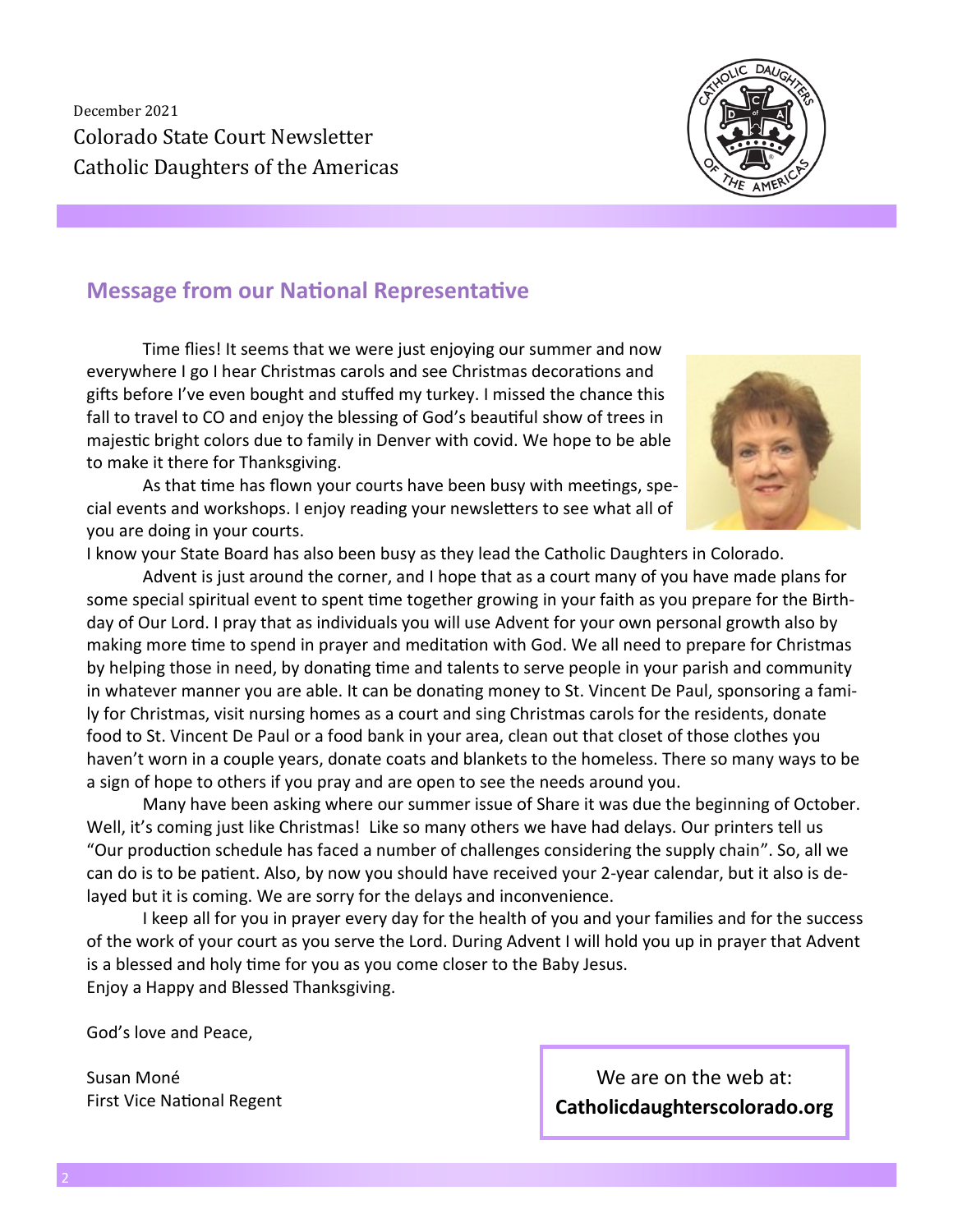December 2021 Colorado State Court Newsletter Catholic Daughters of the Americas



# **Prayers**

### FOR THE REPOSE OF THE SOULS OF:

Johnny Barnes, husband of Barbara Barnes, our State Regent, passed away on November 11th from COVID. The Funeral Mass and burial took place on November 21st in Durango.

The brother of Liz Delmonico of Court Holy Family #1794 has passed away.

Jay Dee Fox, brother of Mary Folchert Regent for Court Mount of the Holy Cross #941, died September 28, 2021.

#### *Eternal rest grant unto them, O Lord, and may perpetual light shine upon them.*

#### FOR HEALTH AND HEALING:

For the health and healing of Fred Meyer, husband of Amy Meyer of Court Sts. Peter & Paul #2669.

For David Norton, husband of Ginny of Court Mount of the Holy Cross #941.

For Barbara Barnes as she begins new chemo treatments on November 29th.

#### FOR SPECIAL INTENTIONS

Court St. Anne #1622 ask us to please pray for the Spano family for strength and courage during a coming difficult time.

Let us pray for the catechists, summoned to announce the Word of God: may they be its witnesses, with courage and creativity and in the power of the Holy Spirit.

Let us pray for all who suffer from addictions and mental illness.

# Spiritual Message for December

# Always start again

When we encounter opposition or various problems, and especially when we experience our own failures, there's no point in stopping to dwell on what happened in the past. We shouldn't get discouraged, but rather have great trust, trust strong enough that we cast all our failures into God's merciful care, certain that he will help us with his grace. And then start over again to love.

Chiara Lubich Word of Life, October 1988

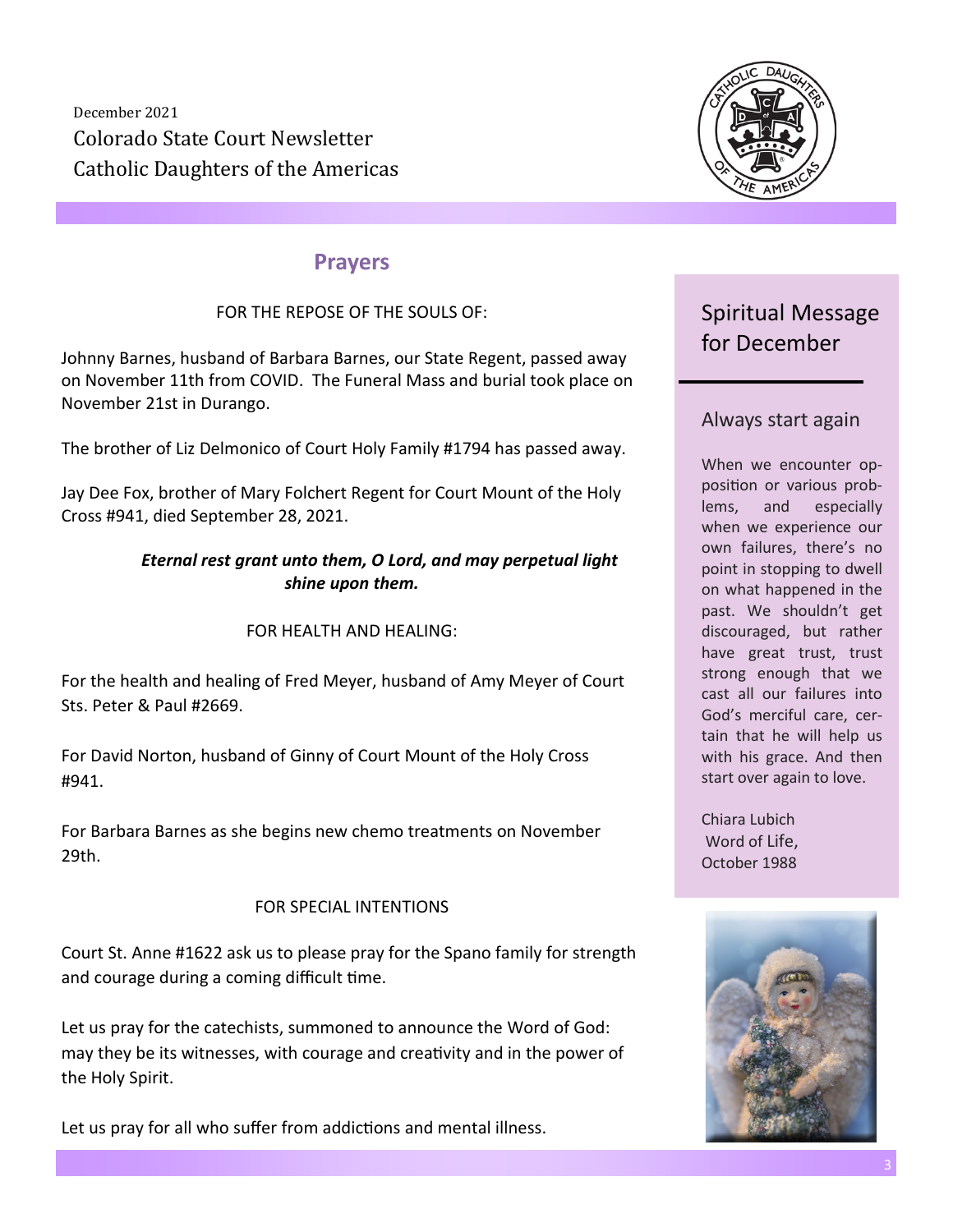December 2021 Colorado State Court Newsletter Catholic Daughters of the Americas



# **State News**

### **50/50 Drawing**

The drawing and announcement of the 50/50 Raffle will take place on Sunday, December 5th at 3pm. The drawing will be done via Zoom. The Zoom link will be sent to the Regents and Committee Chairpersons only. We ask the Regents not to share the link, but instead invite those who wish to view the drawing to join you.

#### **2022 Workshop**

The State Board has begun planning the events for the upcoming new officer training workshop June 24, 25 & 26, 2022. There will be guest speakers, in-depth training, lots of fun, good food, and a venue that is both beautiful and peaceful. More information will be posted as it becomes available.

#### **2023 State Convention Date Change**

Please mark your calendars! The 2023 State Convention will be held Friday to Sunday, June 9th, 10th & 11th, 2023. This change was made (it was originally a week earlier) due to other events occurring in Grand Junction. Court Mount of the Holy Cross #941 has chosen the Doubletree on Horizon Drive in Grand Junction as the venue and the ladies are hard at work planning a great time for all. Remember, this event is open to ALL CATHOLIC DAUGHTERS! So please plan to attend. Think about having a fundraiser or two to help offset the cost of attendance so your court will be well represented!

#### **Reminder!**

All checks sent to the state (i.e., dues, state charity donations, convention money) are to be sent to our State Secretary, Sandy Cozad for recording. Sandy will then forward the checks to Mary Jane Arm-

strong, our State Treasurer, for deposit.

The only exception is money submitted for a raffle. These checks must be sent to Lucy Gasaway, our Gaming Chair.

May the miracle o **Christmas fill your heart** with joy and peace **Blessings from Your State Court**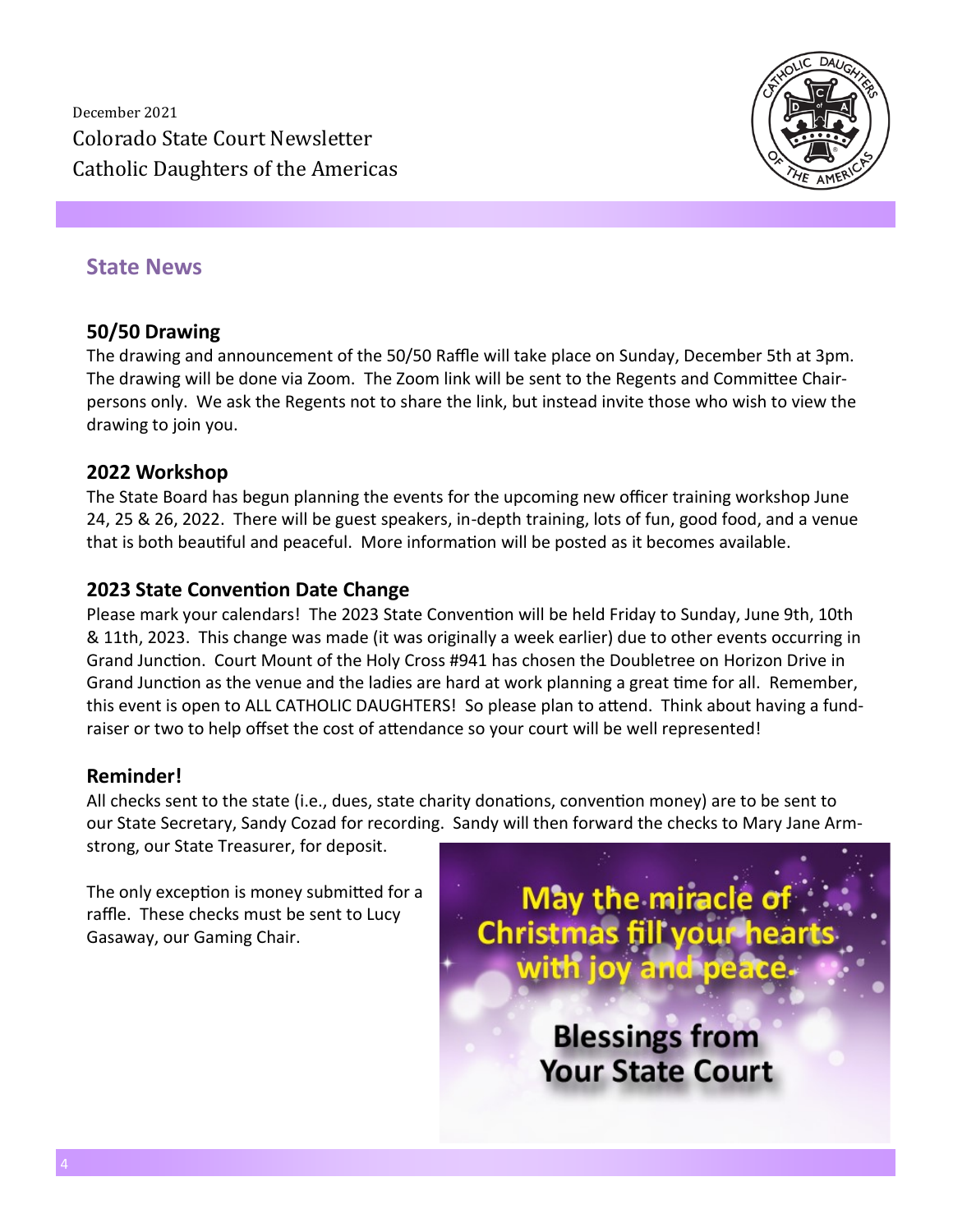November 2021 Colorado State Court Newsletter Catholic Daughters of the Americas



# **National News**

Business items that will be on the agenda for the National Convention that will take place July 20 - 24, 2022 in Puerto Rico:

**Updating bylaws** is one important part for delegates at the National Convention. Now is the time to study our bylaws and suggest changes that are necessary and make amendments to the bylaws. Please send changes to our National Bylaws Chairman, Carolyn Malik, PO Box 243, Shiner, Texas, 77984, postmarked by January 15, 2022. Amendments to the Bylaws must be approved by a state board, a state court, a local court or a campus court and signed by the State Regent and State Secretary, by the Local Court Regent and the Court Recording Secretary, or by the Campus Court Regent and the Court Recording Secretary. A copy of the amendment and rationale proposed by a local court or campus court must be sent to the State Regent for her records. Five copies of each proposal and rational (one per page) must be sent to the National Bylaws Chairman.

**The biennial changing of the guard** is another part of a National Convention. A member who intends to run for office shall state what office she intends to seek, submit a statement of qualifications, a current photograph, a statement of endorsement signed by a majority of the State Officers of the candidate, and a consent to serve signed by the candidate. The packet prepared by the candidate must be sent to the Nominating Committee Chairman Carolyn Ritchy, P.O. Box 1360, Sealy, Texas, 77474, by March 1, 2022.

**Resolutions** are also adopted at the National Convention. Resolutions deal with matters that are often time specific. A resolution may be submitted to the National Resolutions Committee Chairman Tess Cersovski, 635 Crimson Way, Harrisburg, OR 97446 by June 15, 2022. Resolutions may be submitted by a State Court, Local Court, Campus Court, the National Board or a National Committee. Five copies must be submitted to the National Chairman.

*Our Lady of Guadalupe* 

*December 12, 2021*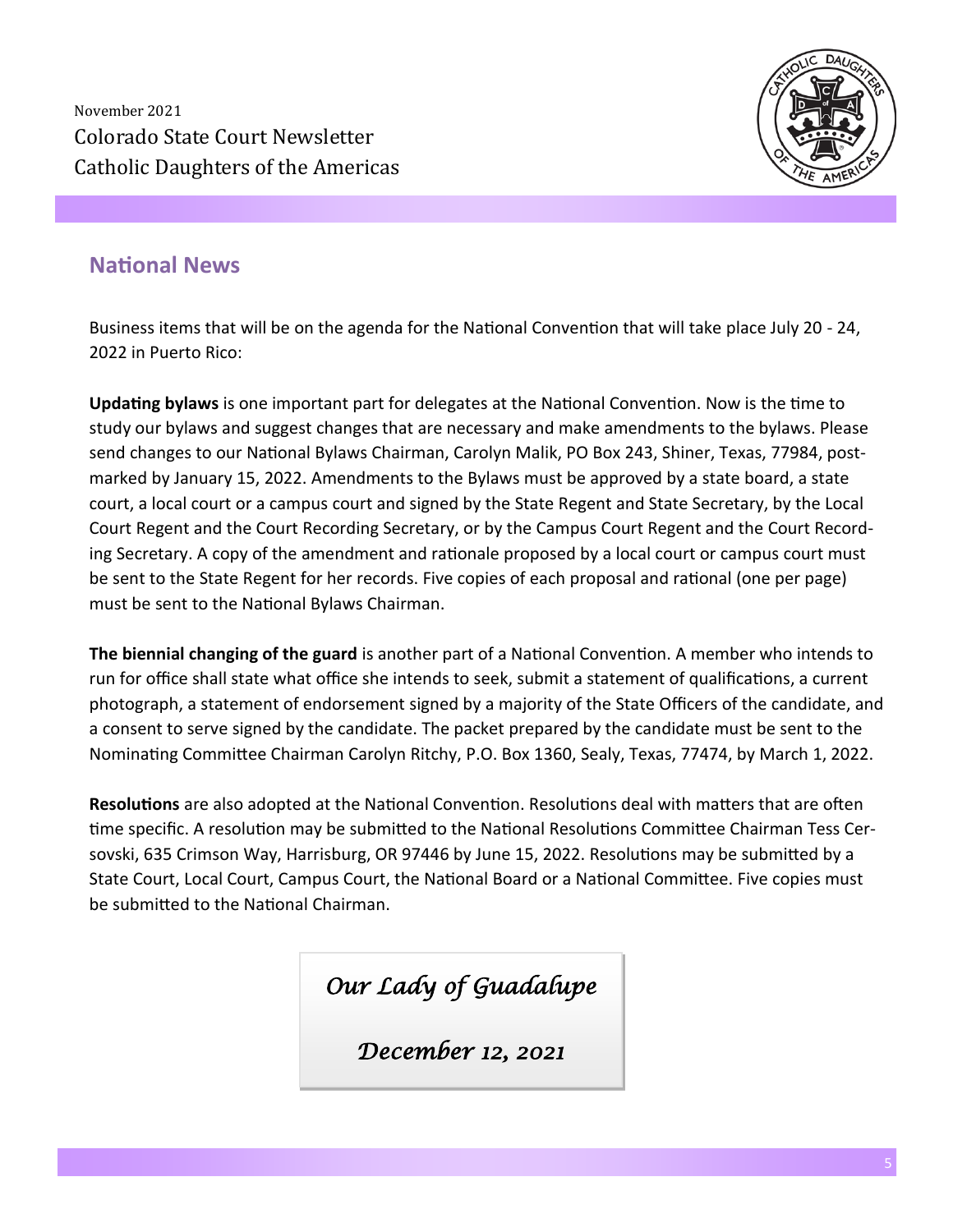November 2021 Colorado State Court Newsletter Catholic Daughters of the Americas



A Report from the **Spiritual Enhancement Chair**



To each Court Spiritual Enhancement Chairman:

Please print the national Spiritual Enhancement guidelines from the Tools of the Trade Circle of Love. Please come up with some new ideas for your court to read and accomplish. There are some great ideas in the guidelines. The state and national reports will be out soon for each court to fill out.

To each court member in all twelve state courts: Please read the national guidelines and see if each member can come up with new ideas for your court for the Spiritual Enhancement. All chairman of all groups could use some help with new ideas. I am sure some of you have great ideas that are not printed anywhere.

Thank you. God bless each member of Catholic Daughters in our beautiful state of Colorado

Your sister in Christ

Jean Addyman

Court Sts. Peter & Paul